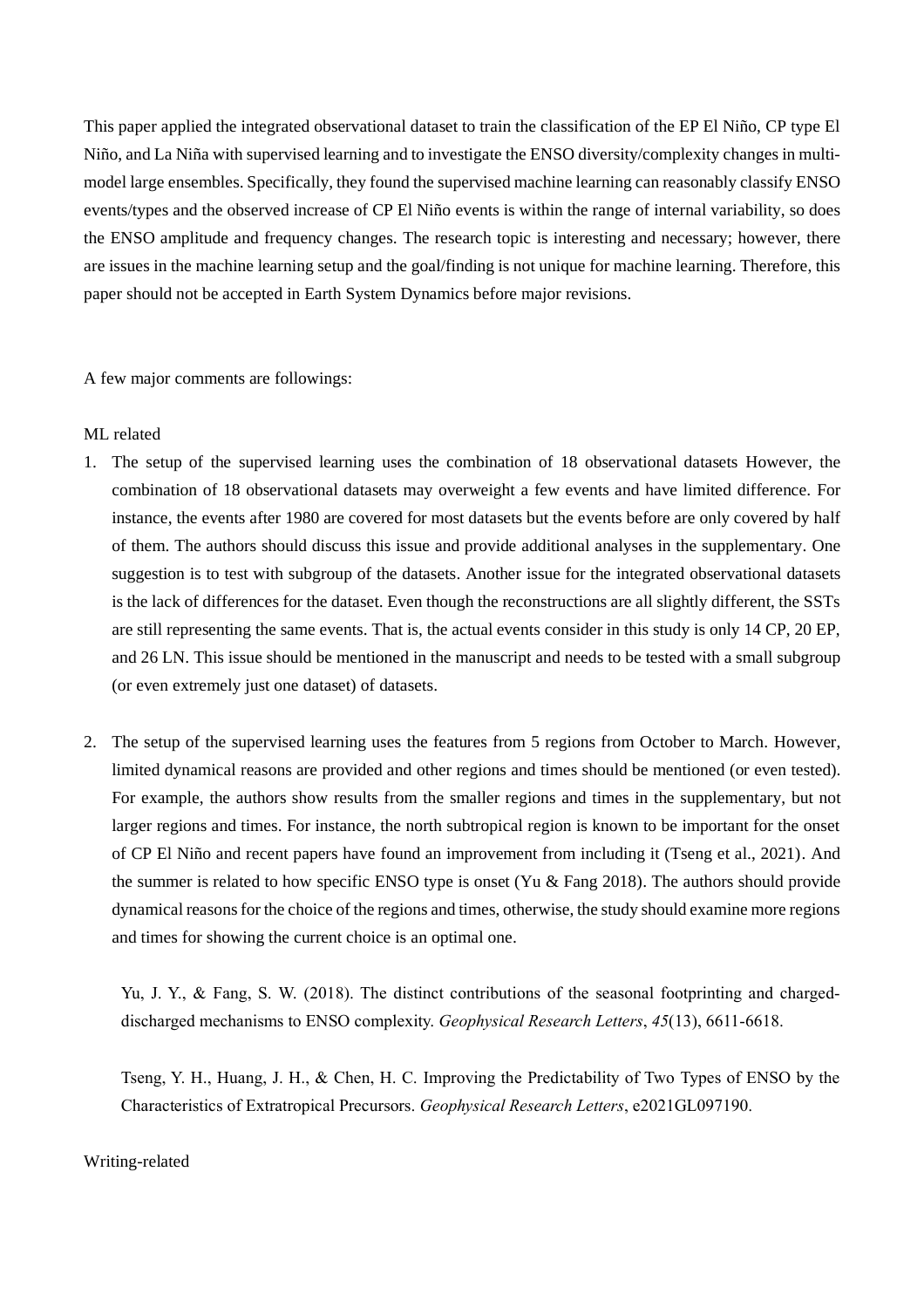- 3. The introduction is a little bit lengthy. It will be easier to read if the authors make the description more succinct. For example, the paragraph for observed CP increased (55-63) should be combined with the EP/CP introduction in the beginning. It will be great if the introduction can be better organized.
- 4. The ENSO complexity is recently considered with a broader perspective (Timmermann et al. 2018). Besides the EP/CP types of ENSO, the transition, propagation, and duration of ENSO are all parts of the ENSO complexity (Chen et al., 2017; Fang et al., 2020). Although these are not the focus in this paper, the ENSO complexity should be mentioned at least in the discussion section.

Timmermann, A., An, S. I., Kug, J. S., Jin, F. F., Cai, W., Capotondi, A., ... & Zhang, X. (2018). El Niño– southern oscillation complexity. *Nature*, *559*(7715), 535-545.

Fang, S. W., & Yu, J. Y. (2020). Contrasting transition complexity between El Niño and La Niña: observations and CMIP5/6 models. *Geophysical Research Letters*, *47*(16), e2020GL088926.

Chen, C., Cane, M. A., Wittenberg, A. T., & Chen, D. (2017). ENSO in the CMIP5 simulations: Life cycles, diversity, and responses to climate change. *Journal of Climate*, *30*(2), 775-801.

## Interpretation-related

- 5. The study considers the classification of CP El Niño from Pascolini-Campbell et al. (2015) for the past 120 years, which combine various CP classification methods, but no classification is applied in the multi-model large ensembles. That is, the original CP classification is not compared with the supervised learning method in the SMILEs. If the method in Pascolini-Campbell et al. (2015) is too complicated, the authors should at least choose one or two existing method to justify how the existing classification in SMILEs is different with the one from supervised learning.
- 6. The goal/finding is not unique for machine learning and have been discussed in studies. The authors classify ENSO events and compare the results for SMILEs. However, this can also be done by simply using existing ENSO classification method (Ng et al., 2021). The finding of this study should focus more on the uniqueness of the supervised learning. For example, since the classification method is trained from observational dataset, how each modeled ENSO in SMILEs is different with the observation? Or is machine learning do a better classification than existing methods?

Ng, B., Cai, W., Cowan, T., & Bi, D. (2021). Impacts of low-frequency internal climate variability and greenhouse warming on El Niño–Southern Oscillation. *Journal of Climate*, *34*(6), 2205-2218.